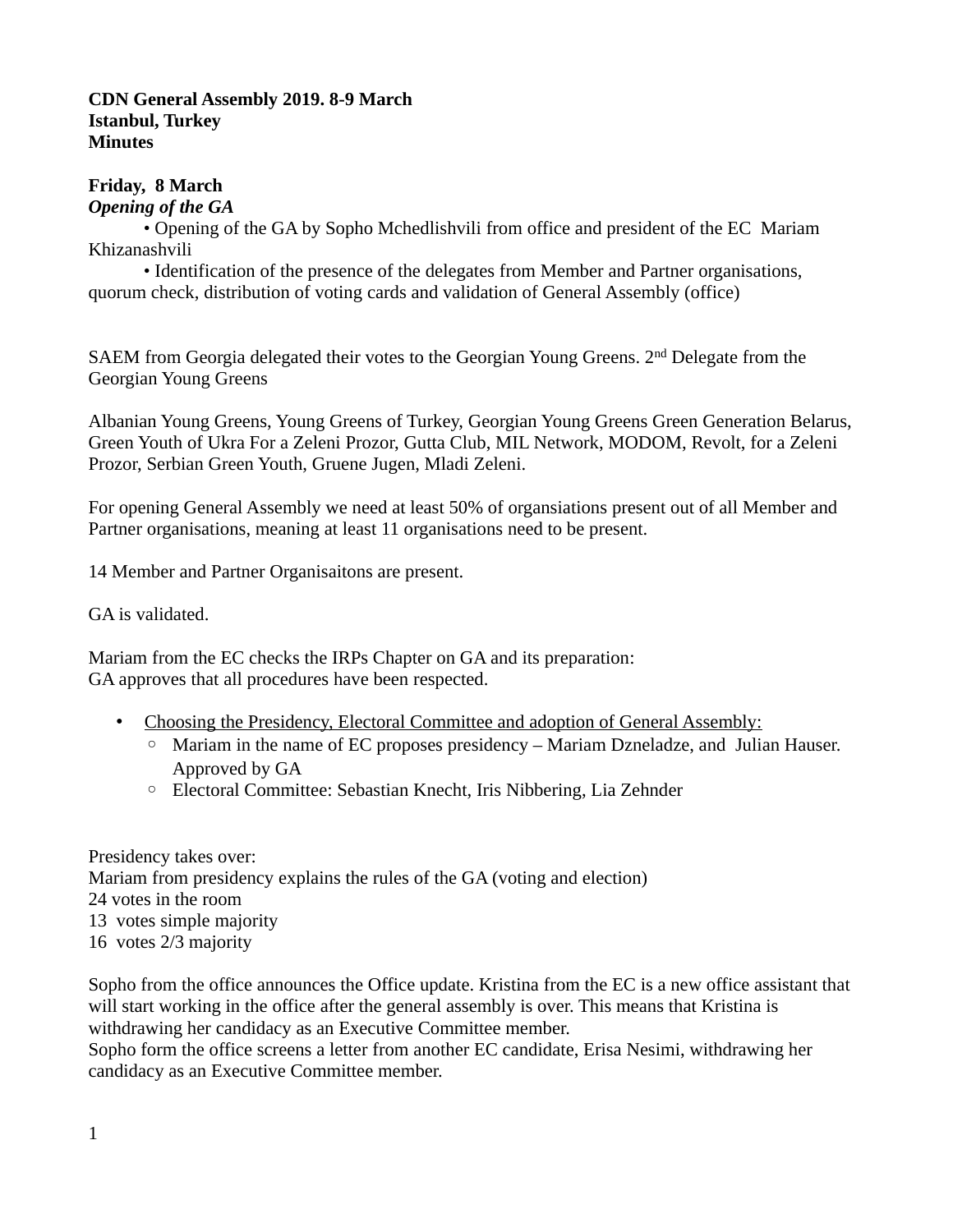Presidency announces at this moment we have 8 EC candidates left.

• Adoption of the Agenda

Presidency presents the Agenda of the General Assembly

YES - 24

NO - 0

 $ABS - 0$ 

Agenda is adopted unanimously

Ozge from the office explains the reimbursement rules and technicalities. Presidency proposes break GA votes unonimously. 15 minutes break

Presidency checks the quorum:

24 votes present.

Plans and reports are presented in the following order by the Executive Committee members :

• Activity report 2018

Kristina form the Executive Committee presents all the planned and ad hoc activities that took place in 2018 in the comparison with the activity plan from 2018

• Activity plan 2019

Mariam from the Executive committee presents activities planned for 2019 by the EC. No questions from the General Assembly.

• Financial report 2018

Treasurer Nikoleta Petkovic presents the financial report 2018.

• Financial plan 2019

Treasurer Nikoleta Petkovic presents the financial plan (budget) 2019.

Financial reports and plans are detailed and contain the budgetlines for projects and administrative grants separately. There is an innovation in budgeting: allocated sum for internal trainings and exchanges.

- Working group reports:
	- Digital [x] working group: presented by Mariam from the EC
	- Alternative Urbanisation: presented by Nikoleta from the EC and Luka from Alternative Urbanisation WG
	- RUMB: presented by Fatima from the EC
	- Gender: presented by Kristina from the EC
	- Migration: presented by Mariam from the EC
	- Office report: presented by Ozge from Secretariat

# 13:00 – 14:00 Lunch

14:00 – 14:45 FYEG presentation

# **14:45**

Presidency reassembles the General Assembly

Presidency proposes change in the agenda to start 15 minutes earlier due to time gain form the previous session.

22 votes in favour Agenda is modified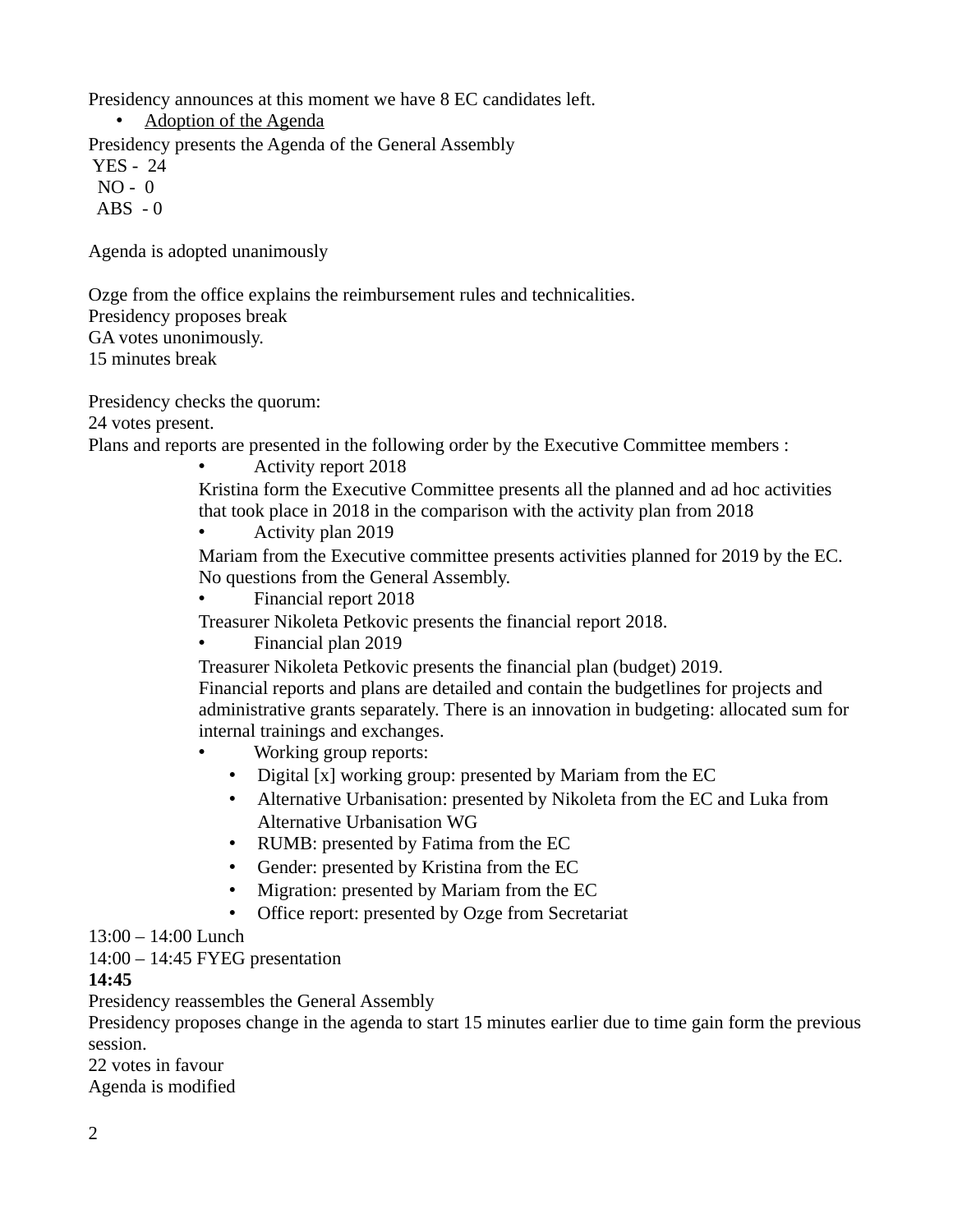Presidency reminds about the questions that can be submitted towards candidate organisations and EC candidates. Presidency reminds the deadline about receiving the questions. Deadline for questions is 9:30 am tomorrow, 9<sup>th</sup> March.

Presidency propose the rules and recommendations about the questions. Anonymous questions are asked to everyone, questions that are specifically addressed to a certain candidate, have to be signed

• Presentation of Candidate Member Organisations:

CDN has one membership application received from Yeghvard , Armenia

 Yeghvard does not have representatives at the General Assembly, therefore Fatima from the EC presents their application.

• Presentation of EC candidates:

Svetlana, EC candidate supported by Young Greens of Turkey, withdraws her candidacy. Presidency reminds that there are 7 candidates left running for Executive Committee Order of presentation of Candidates of Executive Committee:

Presidency suggests the order. Randomly distributes numbers that EC candidates have to pick.

- 1. Ravana from MIL Network, Azerbaijan
- 2. Anamarija from Revolt, Bosnia
- 3. Zhenya from RUMB working group supported by Green Generation Belarus, Ukraine
- 4. Salih Tuna, Young Greens of Turkey, Turkey
- 5. Nanuka, Georgian Young Greens, Georgia
- 6. Luka, Zeleni prozor (Green Window), Croatia
- 7. Mariam, Georgian Young Greens, Georgia

# **Saturday, 9 March**

Presidency reassembles the GA quorum check

24votes in the room

EC presents recommendations for candidate member organsiation Yeghvard, Armenia.

EC presents recommendation for suspension membership for a Member Organisation *Association for Sustainable Human Development.* 

 $10:15 - 11:30$ Presidency opens floor for questions from the GA to the EC candidates. Presidency calls the EC candidates. Presidency propose the order for the EC candidates to answer the questions. Questions to the EC candidates:

1. Whats is the most important issue in your opinion in Eastern Europe and what is your vision of CDN in the EE?

2. What human and green values are most important for you? What keeps fire in you?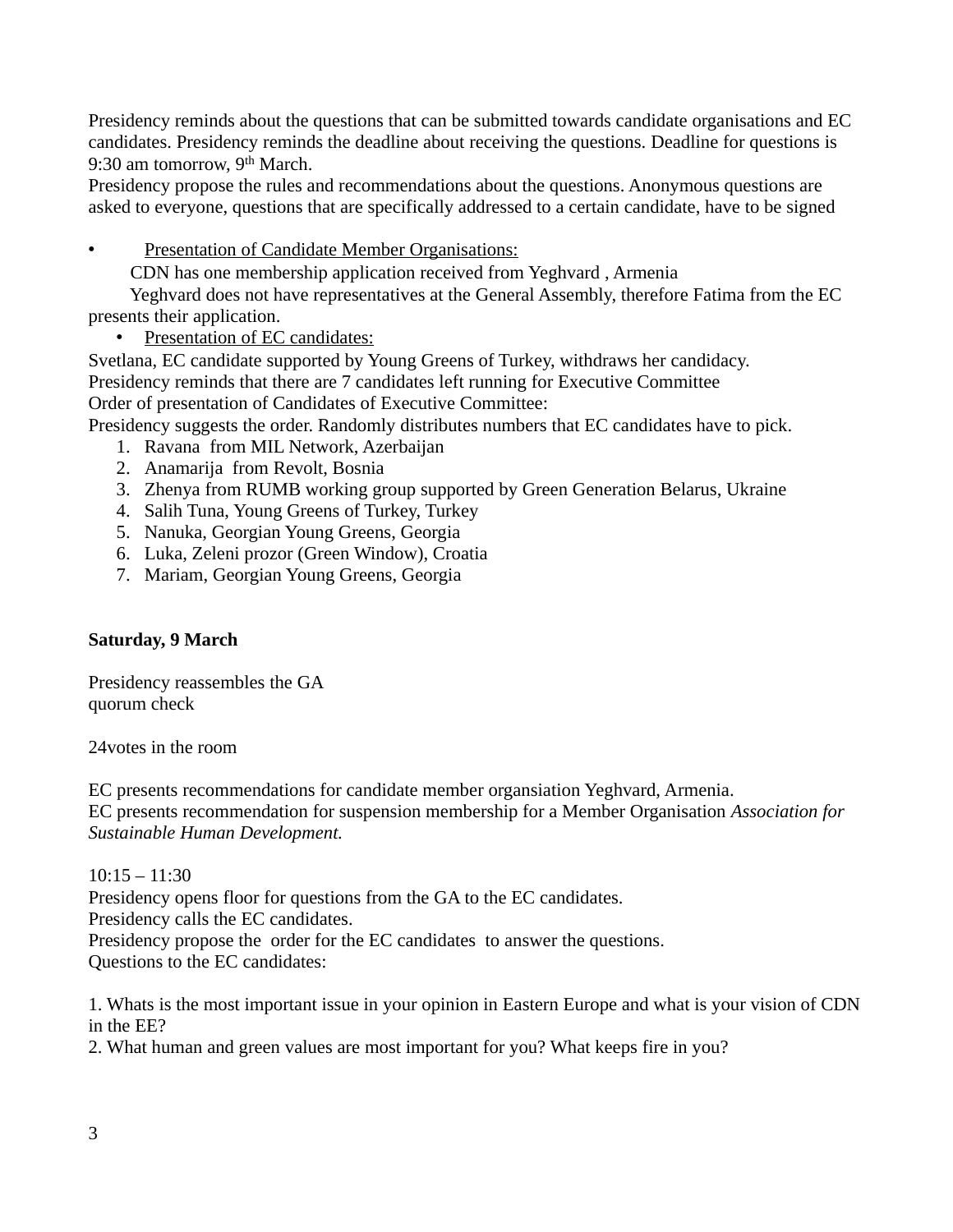3. which activity from the activity plan you want to be responsible for, and what else do you want to accomplish change in CDN during your mandates?

4. How do you think your experience in CDN will help you in your CDN mandate?

5. Can you precisely say how much time you can allocate to CDN per week?

6. What is your working style? Are you more creative chaos or structure type?

7. How would you make the new members of the MOs feel more welcome on the events?

8. Tell us more about your feeling of yesterday evening, what did you feel? For F candidates reflect on the march and for M on the cis0MO session?

9. CDN gets 5000 Euros unexpected donation. It has to be spent in 2019. What would you spend it on?

11:30 – 12:00 Break 12:00 – Amendments and Voting Presidency reassembles the GA

Presidency counts votes 24 votes in the room

Amendments on IRPs

Presidency proposes the procedure to amendments for the documents in case of pro speech only, the discussion is closed.

#### amendment 2.2.3.

The study visit for potential host organization should be organized at least 30 days before General Assembly.

To add:

*If the capacity allows* the study visit for potential host organization should be organized at least 30 days before General Assembly.

# 23 YES

0 NO

1 Abstention

#### amendment passed

### amendment 2.2.8.

The membership application has to be put on the agenda of the General Assembly. One EC member has to present the application for membership together with the report from the Executive Committee on the application membership to the General Assembly. Representative of a candidate which is running for membership, partnership or observation has to present the application. If no one to represent the organization is present on the GA, someone from EC has mandate to do it.

### Rephrase:

The membership application has to be put on the agenda of the General Assembly.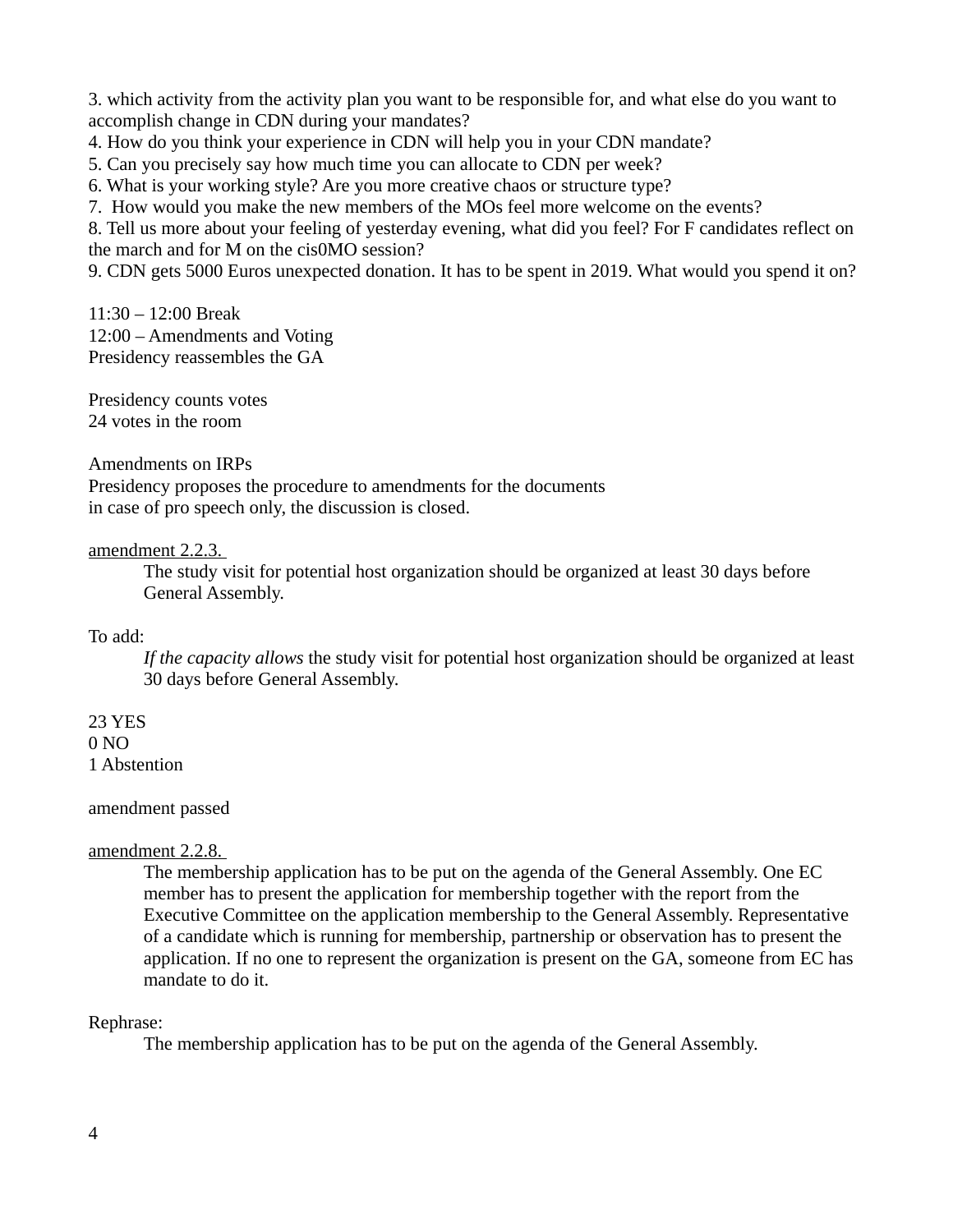- Representative of a candidate which is running for membership, partnership or observation has to present the application. If no one to represent the organization is present on the GA, someone from EC has mandate to do it.

- After the presentation of the application one EC member has to report from the Executive Committee on the application membership to the General Assembly.

24 YES 0 NO 0 Abstention amendment passed

#### amendment 2.2.10

The announcement of the date andvenueof the General Assembly has to be sent out by the Secretariat to all member and partner organizations 60 days in advance of the General Assembly.

#### Language

The announcement of the date and locationof the General Assembly has to be sent out by the Secretariat to all member and partner organizations 60 days in advance of the General Assembly.

24 YES 0 NO 0 Abstention

#### amendment passed

#### Amendment 2.3.10

In case of disapproval by the General Assembly, the Activity and the Financial Report for the previous year has to be redone by the new Executive Committee based on the comments of the NM within the next 2 months and distributed to the MOs. For approval a 2/3 majority in favor of all MOs by email is needed within 30 days

#### replace

In case of disapproval by the General Assembly, the Activity and the Financial Report for the previous year has to be redone by the new Executive Committee based on the comments of the GA within the next 2 months and distributed to the MOs. For approval a 2/3 majority in favor of all MOs by email is needed within 30 days

24 YES  $0 NQ$ 0 Abstention amendment passed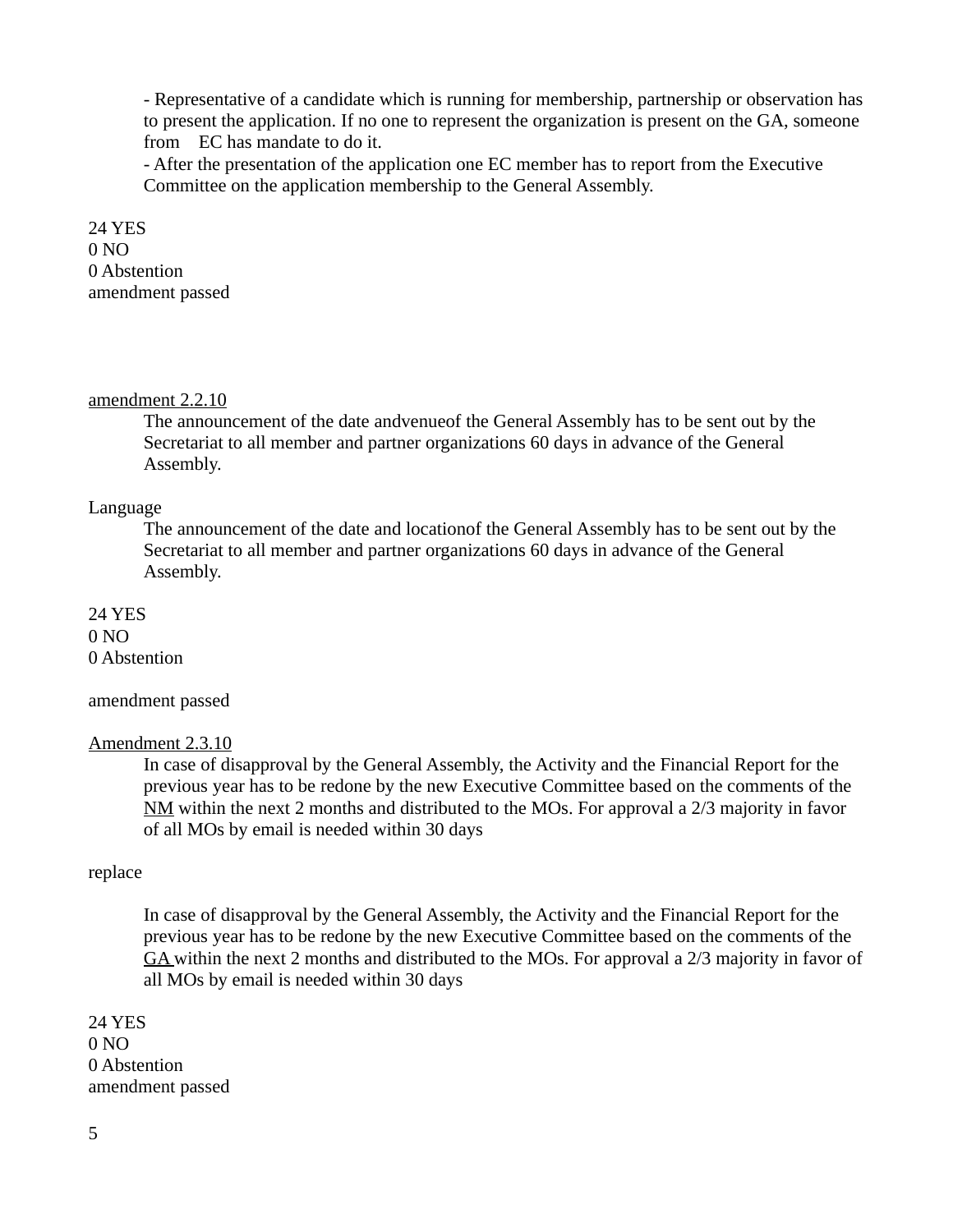#### amendment 3.1.10 add:

In case of EC member's unnotified absence for over 30 days, the rest of the EC has a right to coopt a new person until the end of their mandate upon

1. exhausting the means of reaching out to the missing EC member;

2. informing the member organisations about it.

14 YES 6 NO 4 Abstention amendment passed

#### amendment 3.2.3

Project study visit is obligatory for every project and activity of CDN and it must gather all necessary information

add:

Project study visit is obligatory for every international project and activity of CDN and it must gather all necessary information

# 24 YES 0 NO 0 Abstention amendment passed

### amendment 3.2.4

At the end of the study visit, the appointed persons have to send the report on the study visit to the members of the EC.

Add:

At the end of the study visit, the appointed persons have to send the report to the members of the EC, *not later than 45 days after the study visit.*

22 YES  $0 NQ$ 2 Abstention amendment passed

amendment 6

add:

6. Prepteams

6.1. Prepteams are temporary bodies for the planning, organisation and follow-up of specific projects.

6.2. Prep team members are selected by the EC via an open call. In case of prep team member opting out, EC can co-opt a new prepteam member.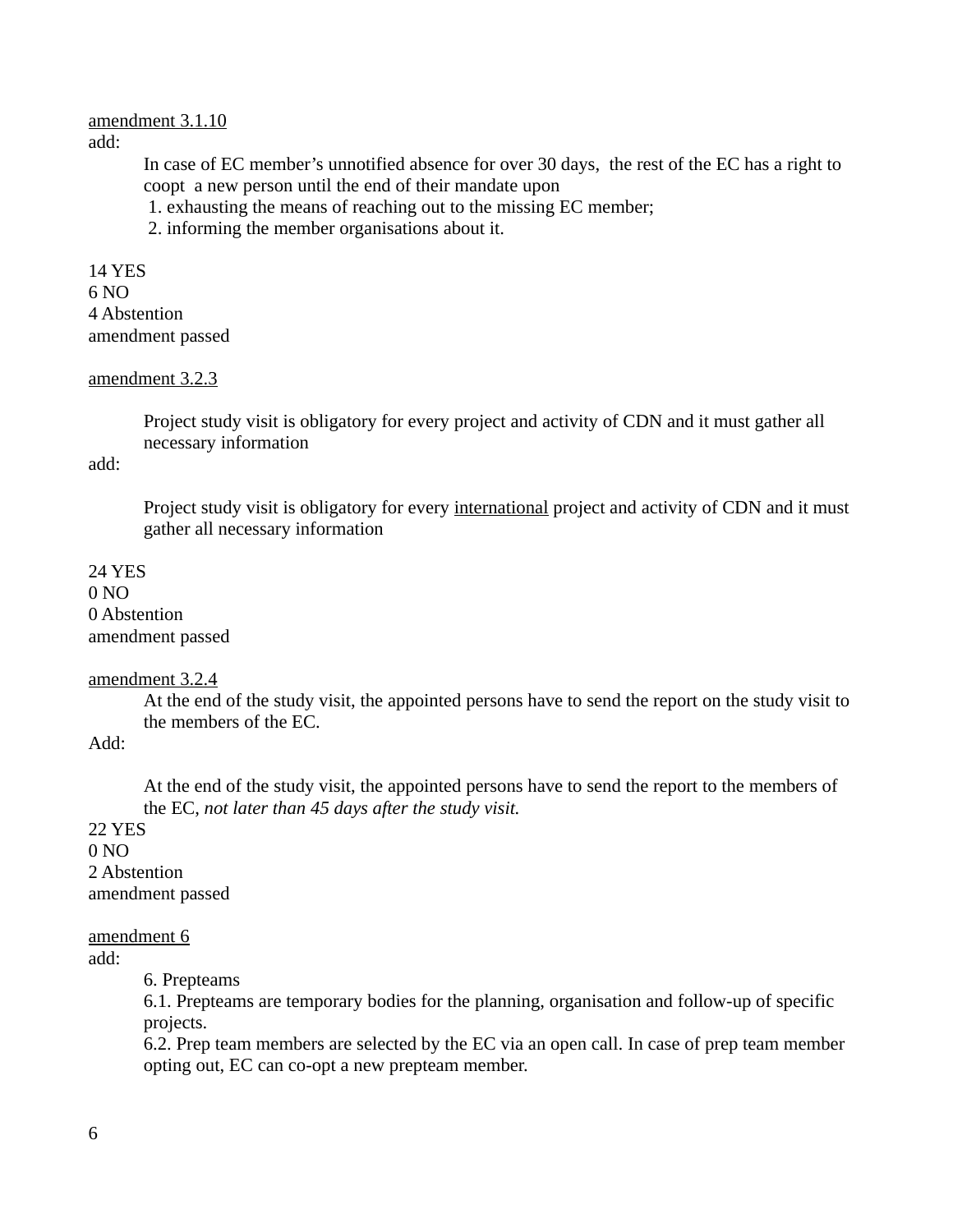6.3. At least one EC member should be part of the prepteam and be a communication person between prepteam and EC.

6.4. Prepteam can take decisions regarding the project independently and can consult EC for a support or in case of internal problems.

24 YES 0 NO 0 Abstention amendment passed

VOTING ON CHAPTER 2:

22 YES 0 NO 2 Abstention

Chapter adopted.

Voting on chapter 3: 24 YES  $0 NQ$ 0 Abstention Chapter adopted

Voting on the whole document: 23 YES 1 Abstention

IRPs fully amended, adopted.

Voting and discussion on the Strategy document 24 YES 0 No 0 Abstention

New Strategy document is adopted

Voting and discussion on Political Platform

Political platform

amendment 2.1. line 39 better policies against gender-based violence with determined combating of discrimination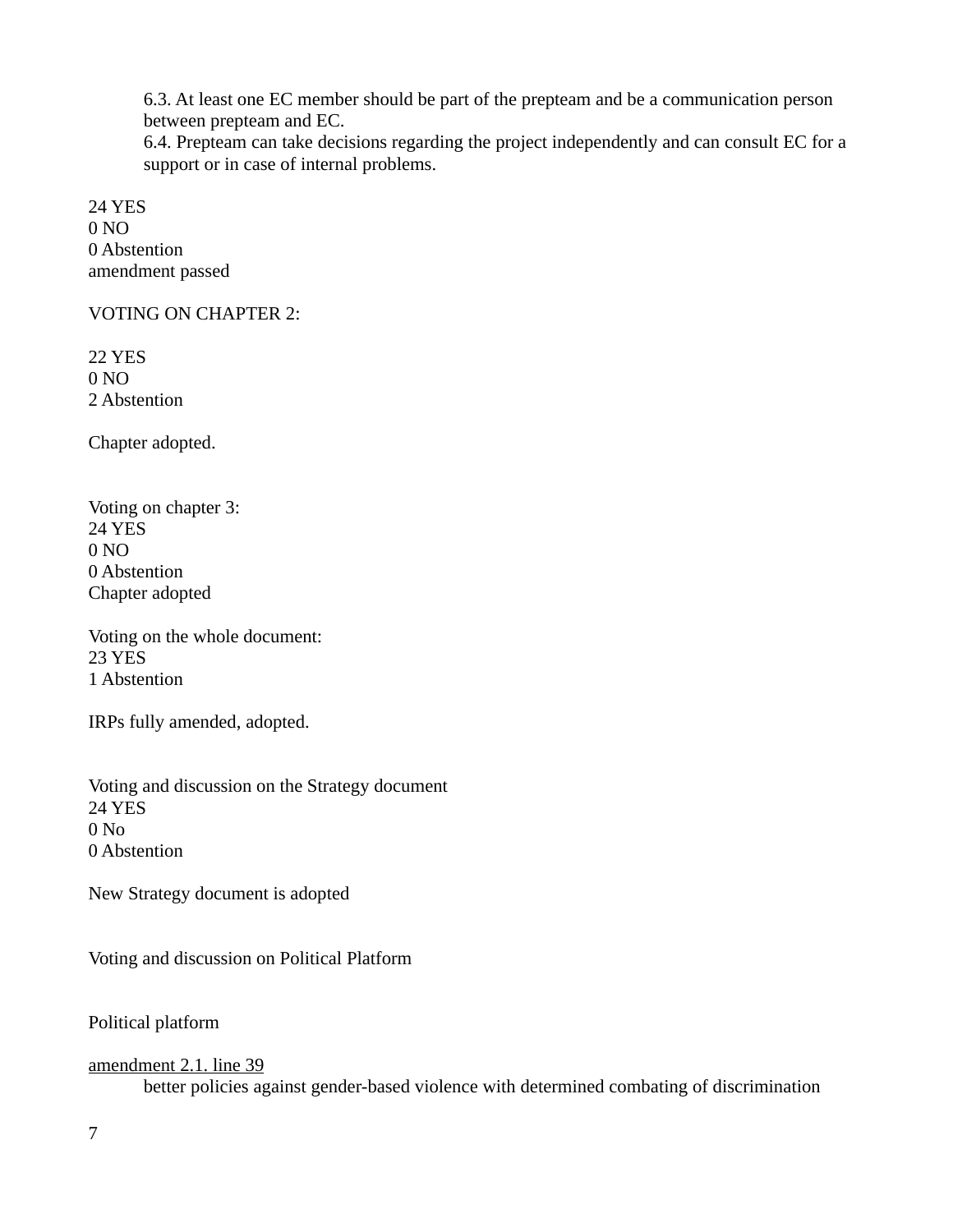and hate crime against LGBTI+ people and a legal recognition of all sexual orientation, gender identities, and gender expression.

Add:

better policies against gender-based violence with determined combating of discrimination and hate crime against LGBTI+ people and a legal recognition of all sexual orientation, gender identities, and gender expression and *sex characteristics*.

# 24 YES 0 NO 0 Abstention amendment passed

# amendment 1.3.

We demand:

• an end to censorship and threats to free media - both online and offline;

 • a media law that ensures that media is not controlled by the economic elite advancing their own interests;

• an end to the detention and imprisonment of journalists;

• the protection of journalists' sources and whistleblowers;

• an end to invasions of privacy online both by governments and by companies;

• support for alternative online communities that function according to principles of selfgovernance and inclusion.

# Add:

(1)net neutrality, which implies treating all Internet communications equally. (2) affirmative action programs that foster the active participation of women and other disadvantaged genders in the digital sphere. (3) ensuring equal access for everyone regardless geographical disbalances;

24 YES  $0 NQ$ 0 Abstention Amendment passed

Digital rights chapter 22 YES  $0 N<sub>0</sub>$ 2 abstention Chapter passed

Gender chapter 24 YES 0 No 0 Abstention Chapter passed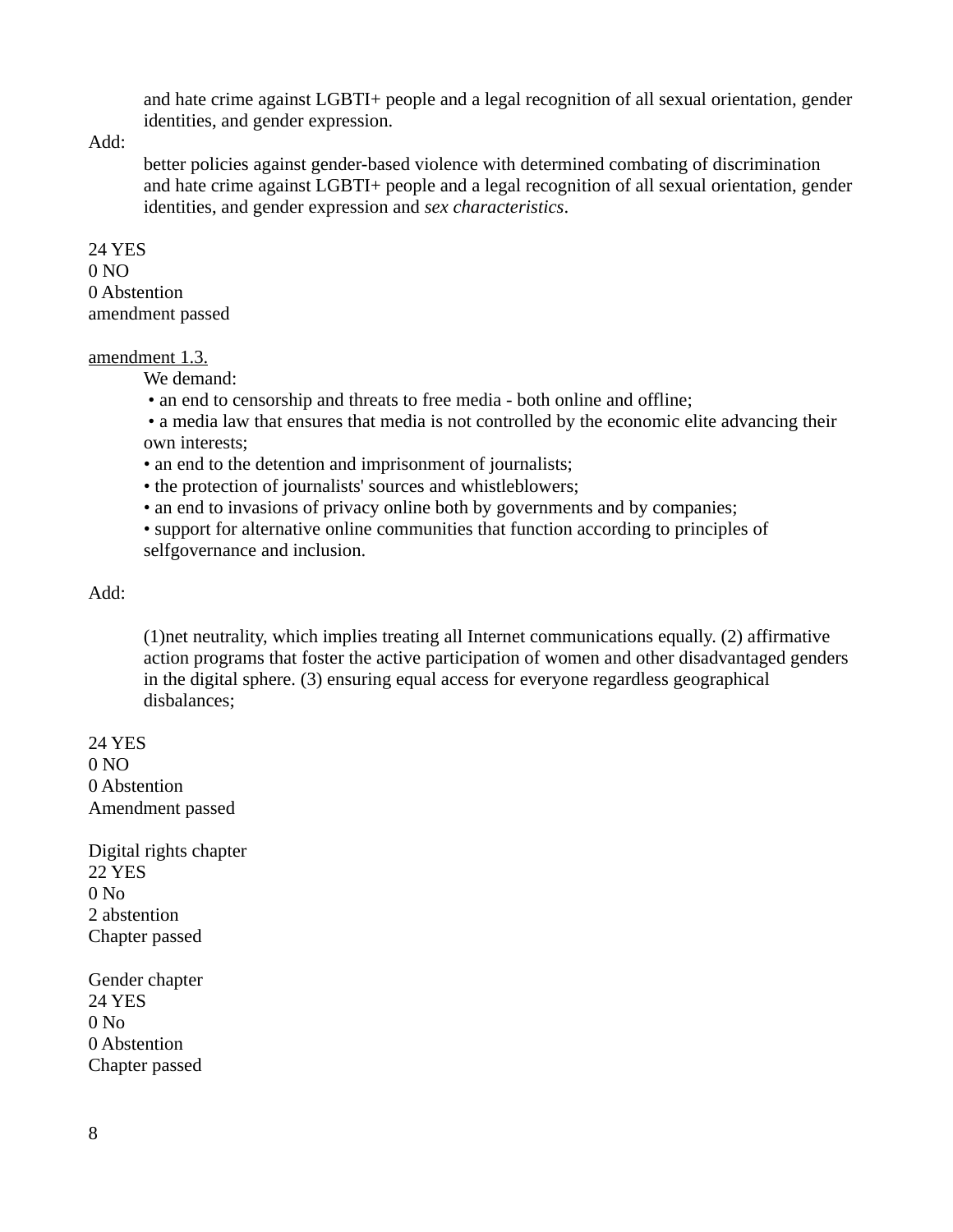The Political Platform document 23 YES 1 Abstention 0 No

All changes adopted.

15:00 Presidency reassambles the GA 24 votes in the room Prevoting discussion on activity and financial plans, Moving on with the voting

24 YES for activity report 24 YES for financial report 24 YES for financial report 24 YES for financial plan

All passed.

Pre voting discussion on Member Organisation Candidates

No pro Speech Contra Speech

Pre voting discussion on Suspension Membership for ASHD Youth Section

Pro speech no Contra speech

Presidency asks EC candidates to leave the room. Pre voting discussion on EC candidates Presidency proposes the procedure. EC candidates are discussed in one cluster. Executive Committee recommends the number of the EC members to be five.

Mariam from the presidency calls the delegates of the Member Organisations one by one to get voting ballots. Presidency distributes the voting ballots. Presidency reminds the majority rules. 2/3 majority is needed for the Candidate organisations and EC members in the 1 st round of voting.

Electoral Committee counts the votes. Voting results for Candidates for Member Organisations:

Yeghvard, Armenia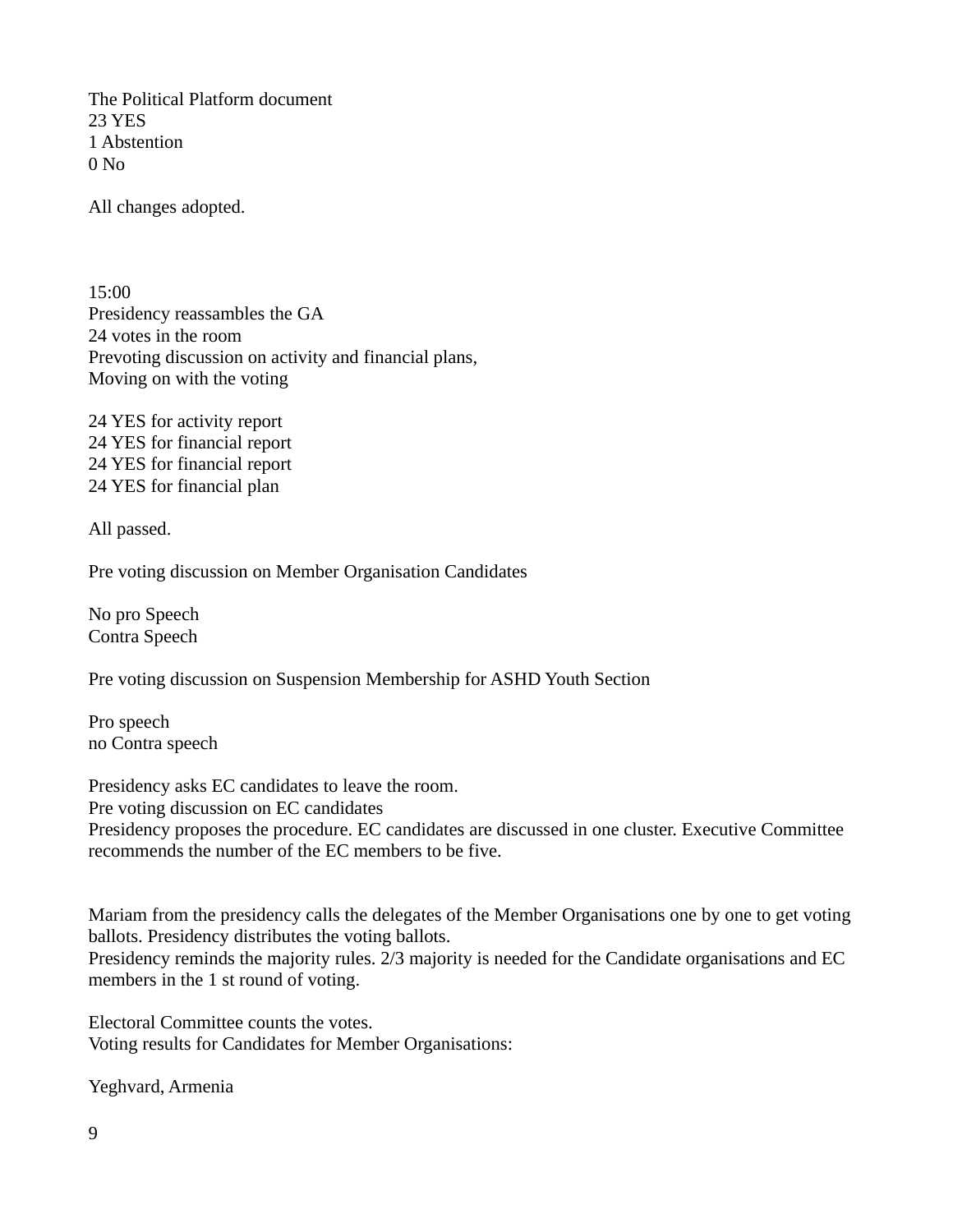2 YES 22 NO

Yeghvard did not become a Member Organisation of CDN

Voting results on Expulsion of Member Organisations ASHD Youth Section 24 YES 0 NO

ASHD Youth Section is no longer a Member Organisation of CDN

Voting results on the Executive Committee Candidates

Anamarija Divkovic 19 Yes 5 No Luka Gudek 24 Yes  $0 N<sub>0</sub>$ Mariam Khizanashvili 23 Yes  $1$  No. Nanuka Tekla Kobidze 8 Yes 16 No Ravana Ibrahimova 12 Yes 12 No Salih Tuna 11 Yes 13 No Yevheniia Zasiadko 20 Yes 4 No

Anamarija, Luka, Mariam and Yevheniia are elected in the 1<sup>st</sup> round. Presidency announces second round and reminds the IRPs section: In the case of more than two candidates in the second round, highest number of cast votes is necessary.

Mariam from the Presidency distributed the voting ballots for the second round. Electoral committee counts the votes. Results of the second round:

Nanuka Tekla Kobidze 5 Yes 19 No Ravana Ibrahimova